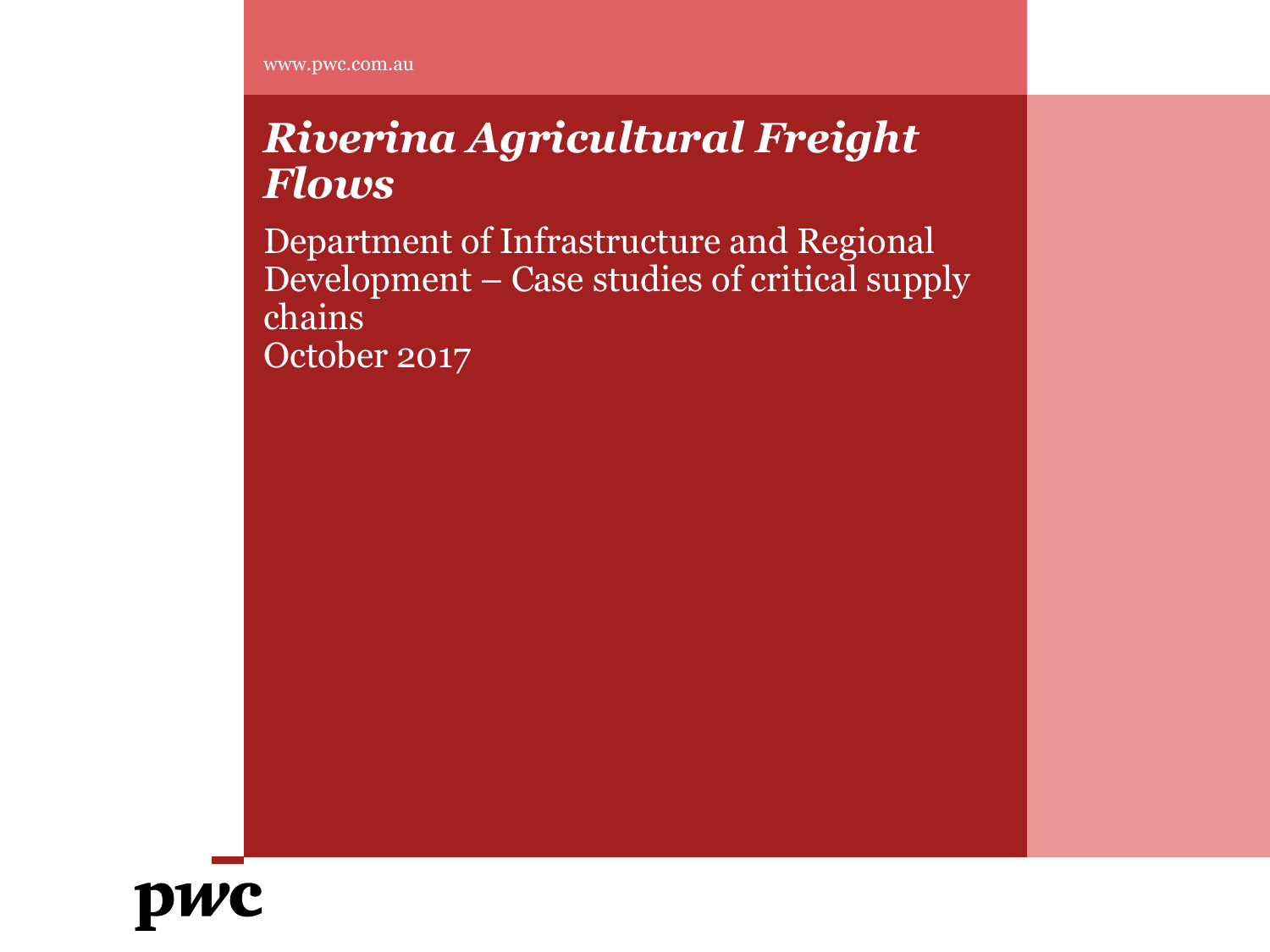### *Contents*

| $\mathcal{L}(\mathcal{L})$ and $\mathcal{L}(\mathcal{L})$ and $\mathcal{L}(\mathcal{L})$ |  |
|------------------------------------------------------------------------------------------|--|

*2*

*A*

### **Overview**

- i. Freight task
- ii. Supply chain
- iii. Infrastructure (capacity)
- iv. Regulation

Illustrative case studies showing operational moves and associated bottlenecks for each stage of the supply chain:

- i. Farm
- ii. Rail
- iii. Port
- i. Relevant projects from the IA list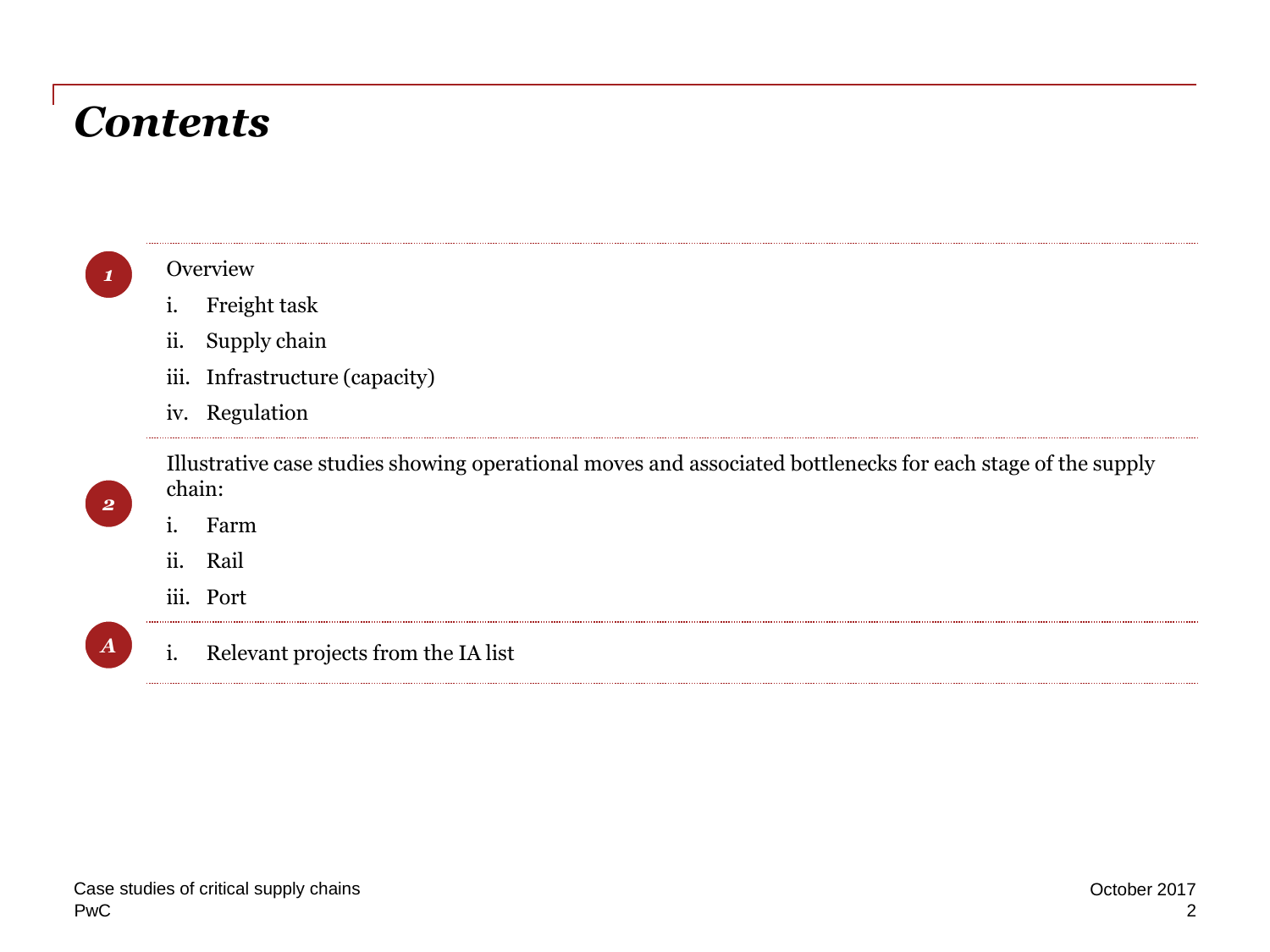# *Overview*

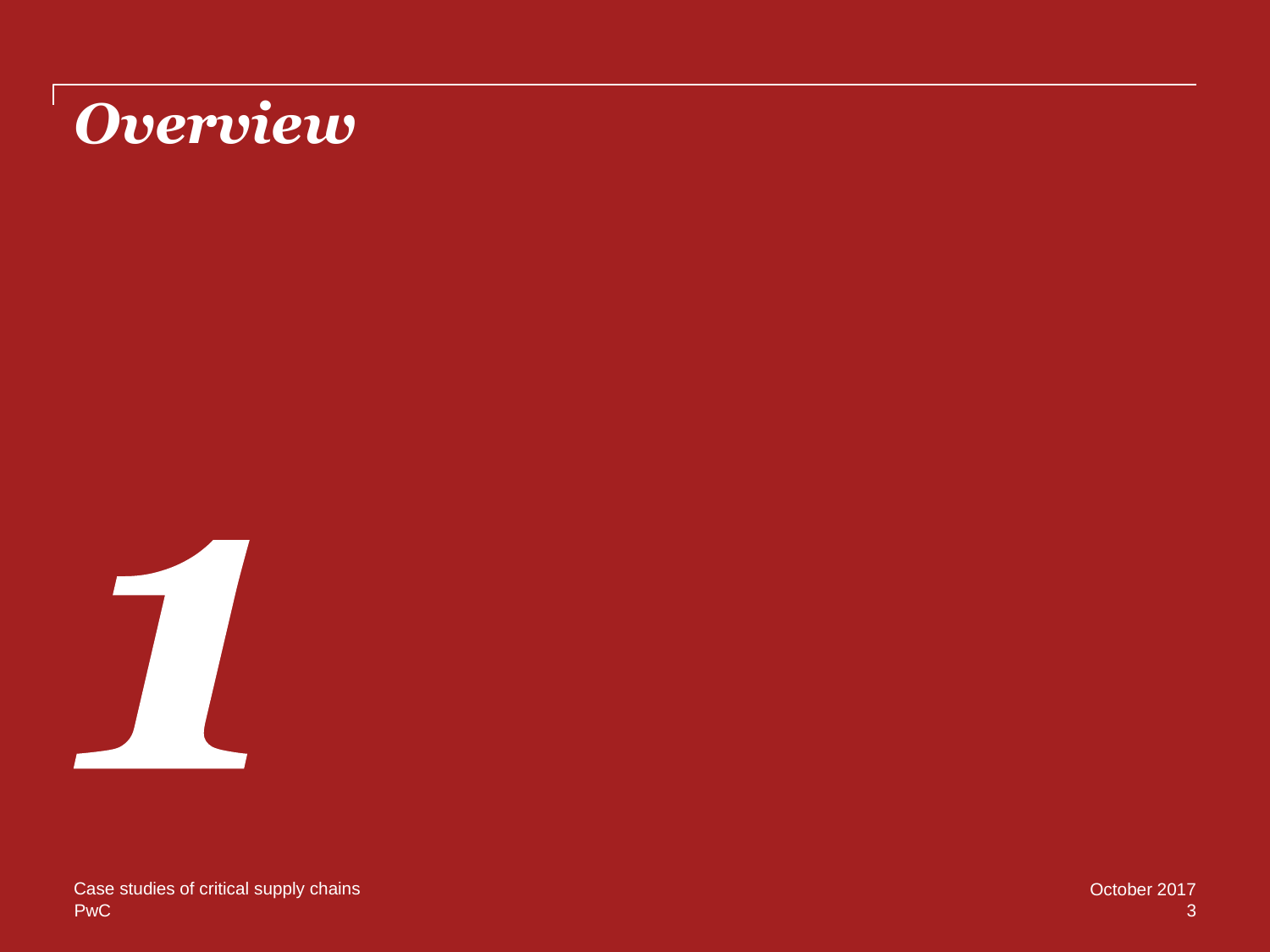### *Overview*

### *Scope and objectives*

PricewaterhouseCoopers Consulting (Australia) and Ranbury Pty Ltd (Ranbury) have prepared a case study of Riverina agricultural freight flows on behalf of the Department of Infrastructure and Regional Development (DIRD) as part of the National Freight Inquiry. This work is intended to assist the Inquiry in informing the forthcoming National Freight and Supply Chain Strategy.

The presentation provides an overview of:

- the Riverina agricultural freight flows supply chain
- participants and associated infrastructure
- the regulatory framework
- a list of IA priority list projects which are relevant to this supply chain.

An illustrative case study provides a high level example of:

- supply chain operations
- potential bottlenecks.

This case study extends to grain and cotton produced in and transported from the Riverina region (below), for both domestic consumption and export.

*Study area*

The Riverina region analysed includes the following Statistical Local Areas (SLAs) and is shown in the map below:

| Tumut<br>Murrumbidgee<br>Narrandera<br>Wagga Wagga<br>Junee<br>Lockhart | Tumbarumba<br>Gundagai<br>Hay<br>Cootamundra<br>Harden | Temora<br>Griffith<br>Albury<br><b>Greater Hume</b><br>Shire<br>Corowa Shire | Urana<br>Leeton<br>Jerilderie<br>Berrigan<br>Coolamon |
|-------------------------------------------------------------------------|--------------------------------------------------------|------------------------------------------------------------------------------|-------------------------------------------------------|
| <b>Study Area</b>                                                       |                                                        |                                                                              |                                                       |



#### PwC Case studies of critical supply chains October 2017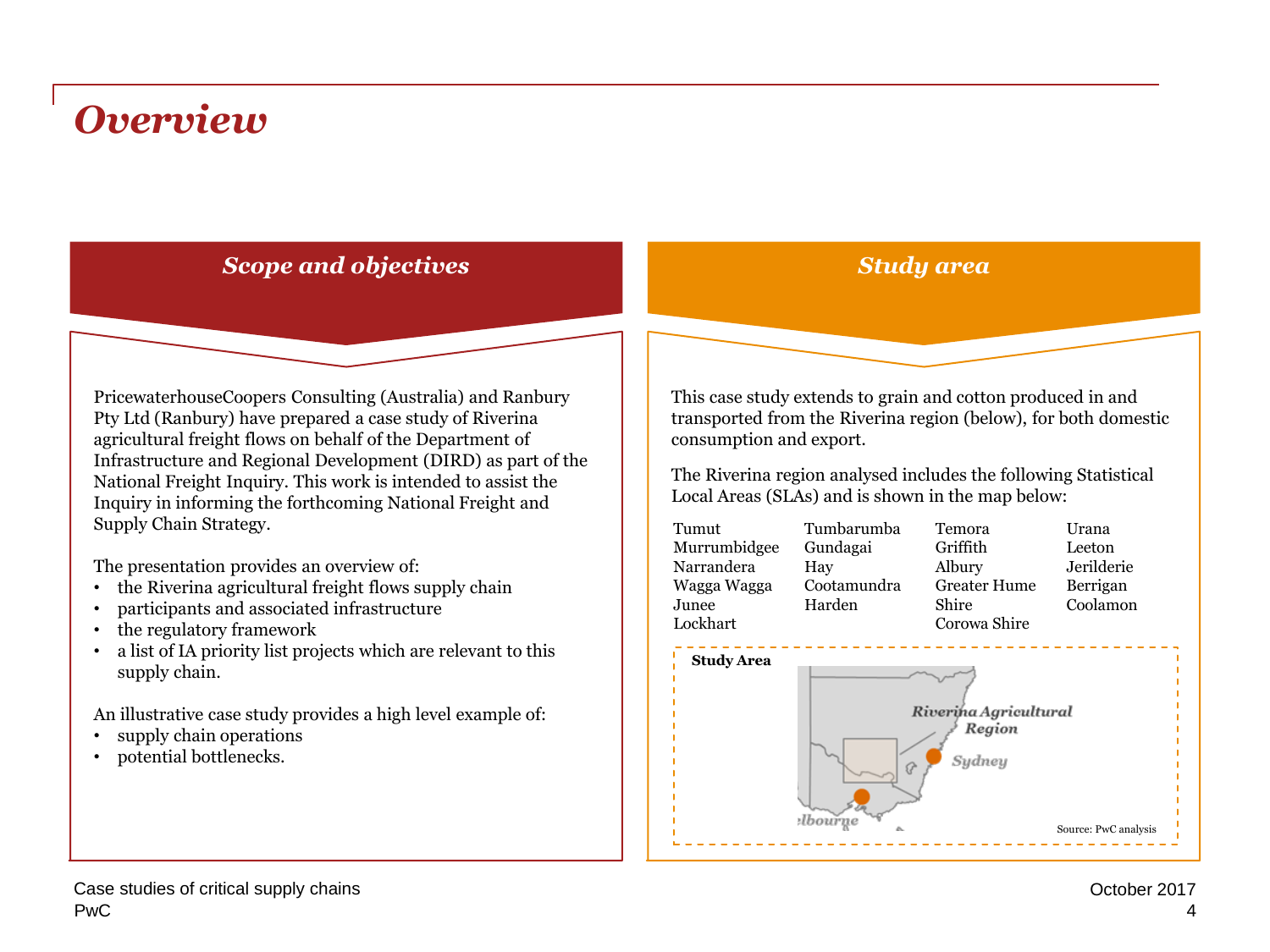### *The freight task*

### *Grain*

The Riverina grain industry is export based with 74 per cent of volumes exported. Grain production includes wheat, barley and canola (used in the production of oils, margarine and livestock feed).

Major production and storage sites located in the Riverina include Tocumwal, Warragoon, Benerembah, Carrathool and Wumbulgal. A large number of these facilities are situated along rail freight networks and include major companies such as Grain Corp.

#### *Cotton*

The Riverina cotton industry is export based with 99 per cent of volumes exported. The Riverina region produces around 17 percent of Australia's total cotton production.

The major production area in NSW stretches south from the Macintyre River on the Queensland border and covers the Gwydir, Namoi and Macquarie valleys. The Riverina cotton production is a relatively new industry and exists along the Lachlan and Murrumbidgee rivers in the south of NSW.

### *Production statistics*

| <b>Commodity</b> | <b>Production</b><br>(tonnes) | <b>Proportion of</b><br><b>Australian</b><br>production (%) | <b>Export share of</b><br>production (estimate agricultural<br>%) | Number of<br>businesses (no.) |
|------------------|-------------------------------|-------------------------------------------------------------|-------------------------------------------------------------------|-------------------------------|
| Grain            | 3,917,847                     |                                                             | 74                                                                | 1,070                         |
| Cotton           | 94,793                        |                                                             | 99                                                                | 115                           |

Source: Xx

#### PwC

### *Riverina production area*

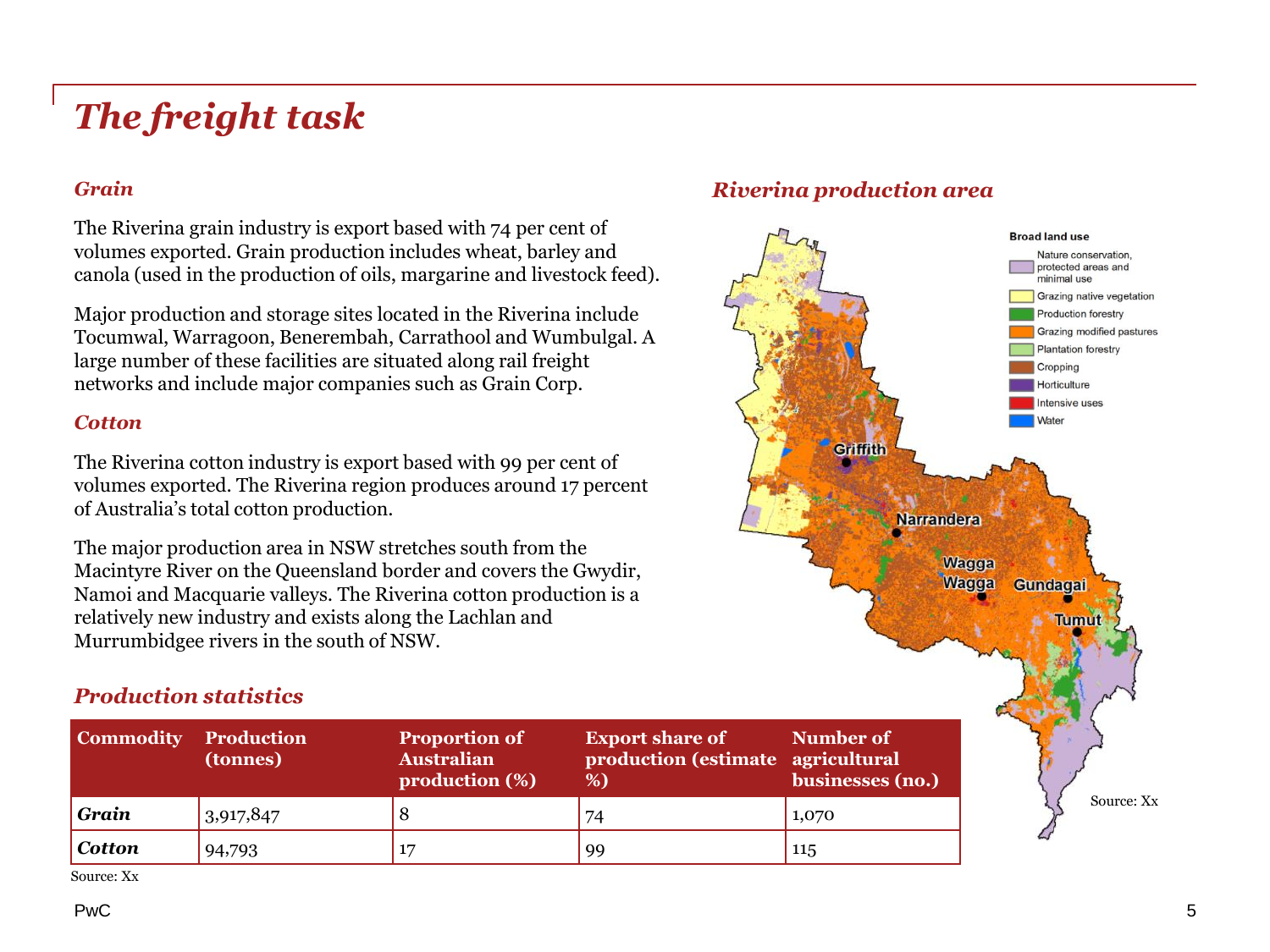### *The supply chain*

The stylised supply chains for grain and cotton produced and transport from the Riverina are show in the two schematics below.

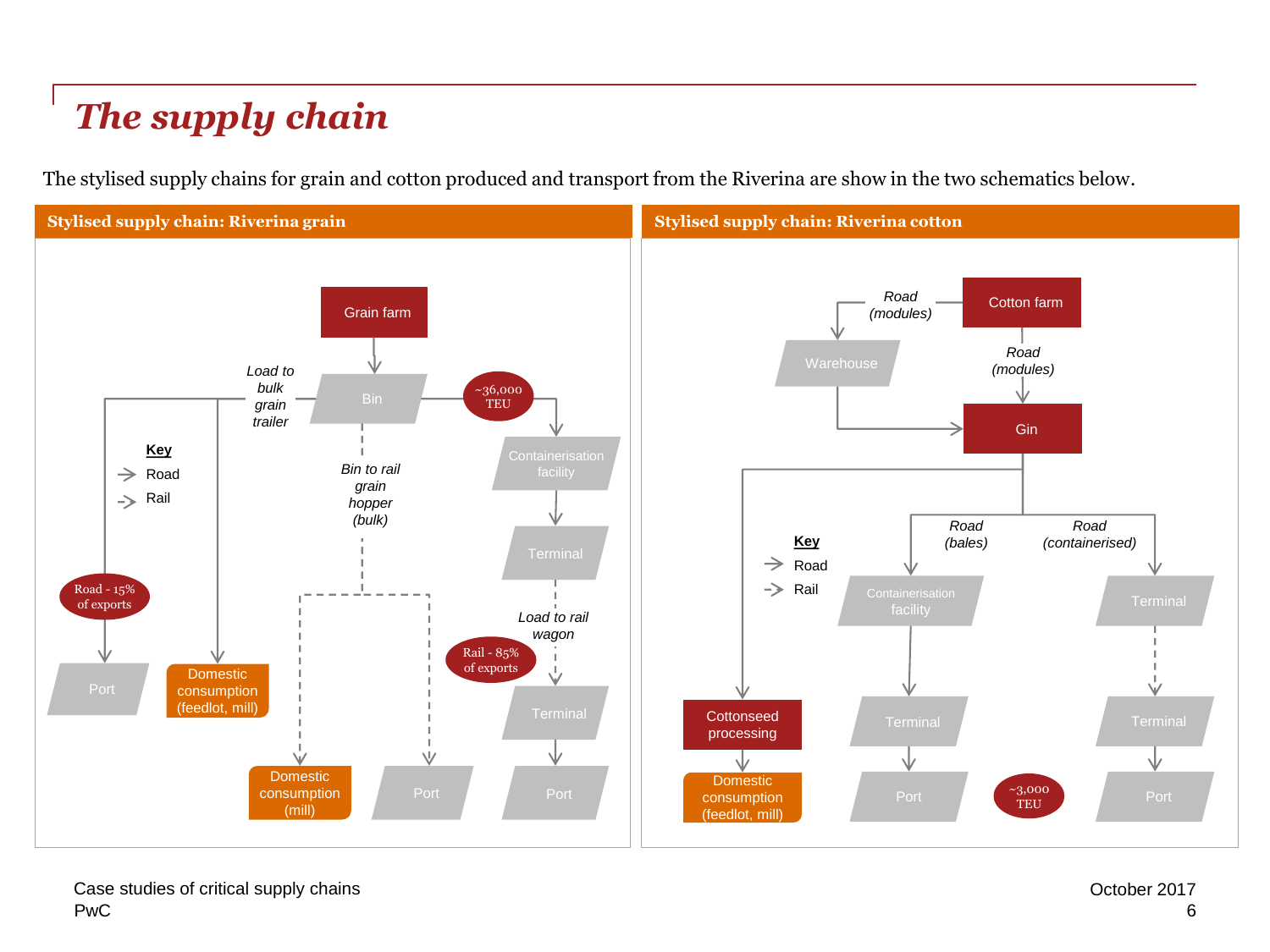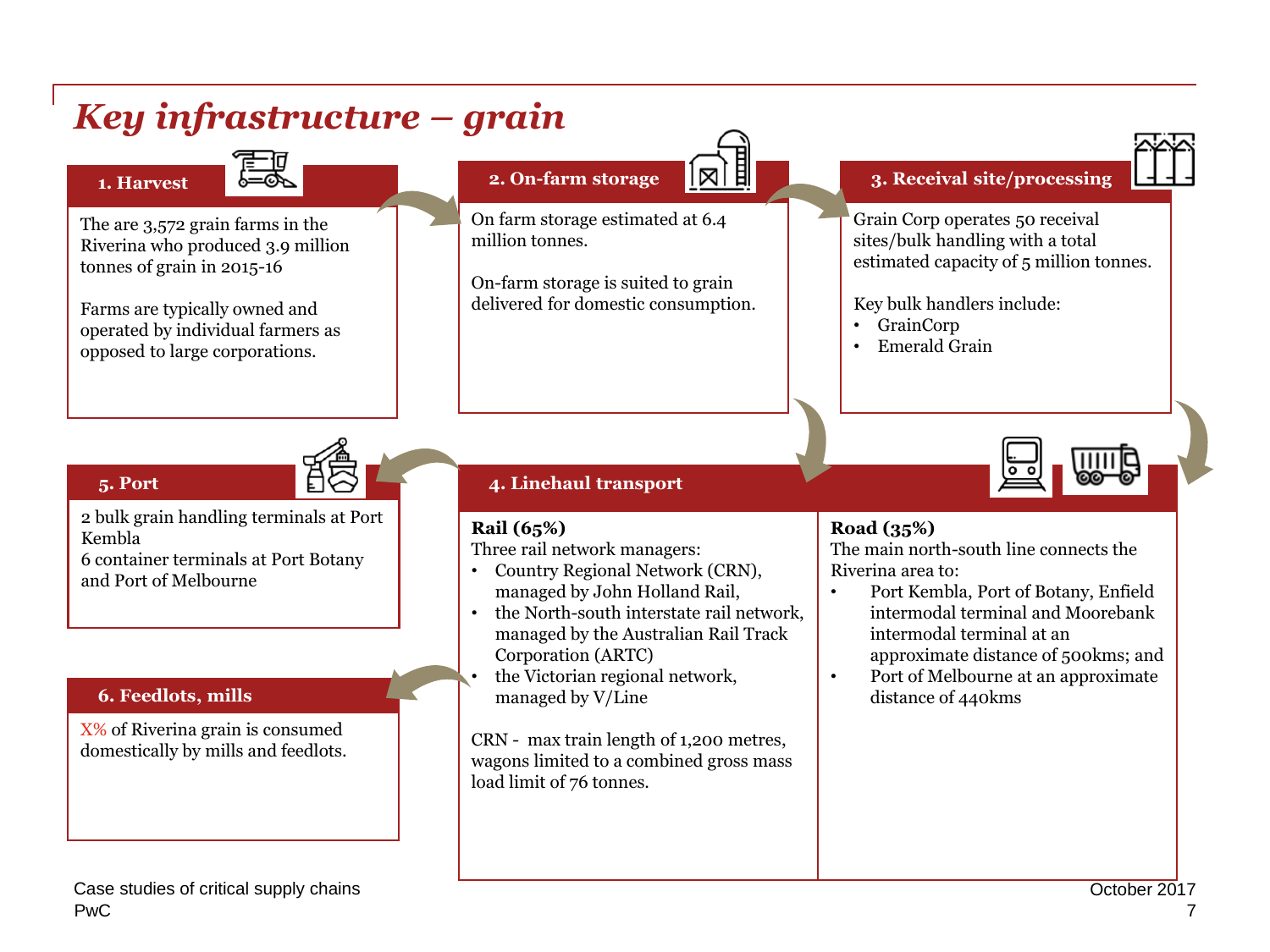#### *Key infrastructure - cotton* **2. Gin 3. Terminals (incl intermodal)** : : : : : **1. Harvest** There are 7 cotton gins located in the Cotton from the northern areas of Wee The are 115 cotton farms in the Riverina Waa and Narrabri is transported to Riverina who produced 94,793 tonnes Port Botany by rail on the Hunter of cotton during 2015-16. Key players include Namoi Cotton Valley Coal Network. Cooperative Limited, Auscott Limited Farms are typically owned and and Rivcott. Cotton is also transported on the operated by individual farmers as Country Regional Network from the opposed to large corporations. North West of Sydney. **5. Port 4. Linehaul transport** Cotton is transported to Port Botany, **Road Rail** The main north-south line connects the Port of Melbourne and the Port of Three rail operators: Brisbane. • Country Regional Network (CRN), Riverina area to: managed by John Holland Rail, • Port Kembla, Port of Botany, Enfield Each of these ports have multiple • the North-south interstate rail network, intermodal terminal and Moorebank container berths with modern loading managed by the Australian Rail Track intermodal terminal at an facilities Corporation (ARTC) approximate distance of 500kms; and • the Victorian regional network, • Port of Melbourne at an approximate managed by V/Line distance of 440kms CRN - max train length of 1,200 metres, wagons limited to four, based on a combined gross mass load limit of 76 tonnes, maximum train length of 1,800 metres. Case studies of critical supply chains **Case Studies of critical supply chains** October 2017 PwC 8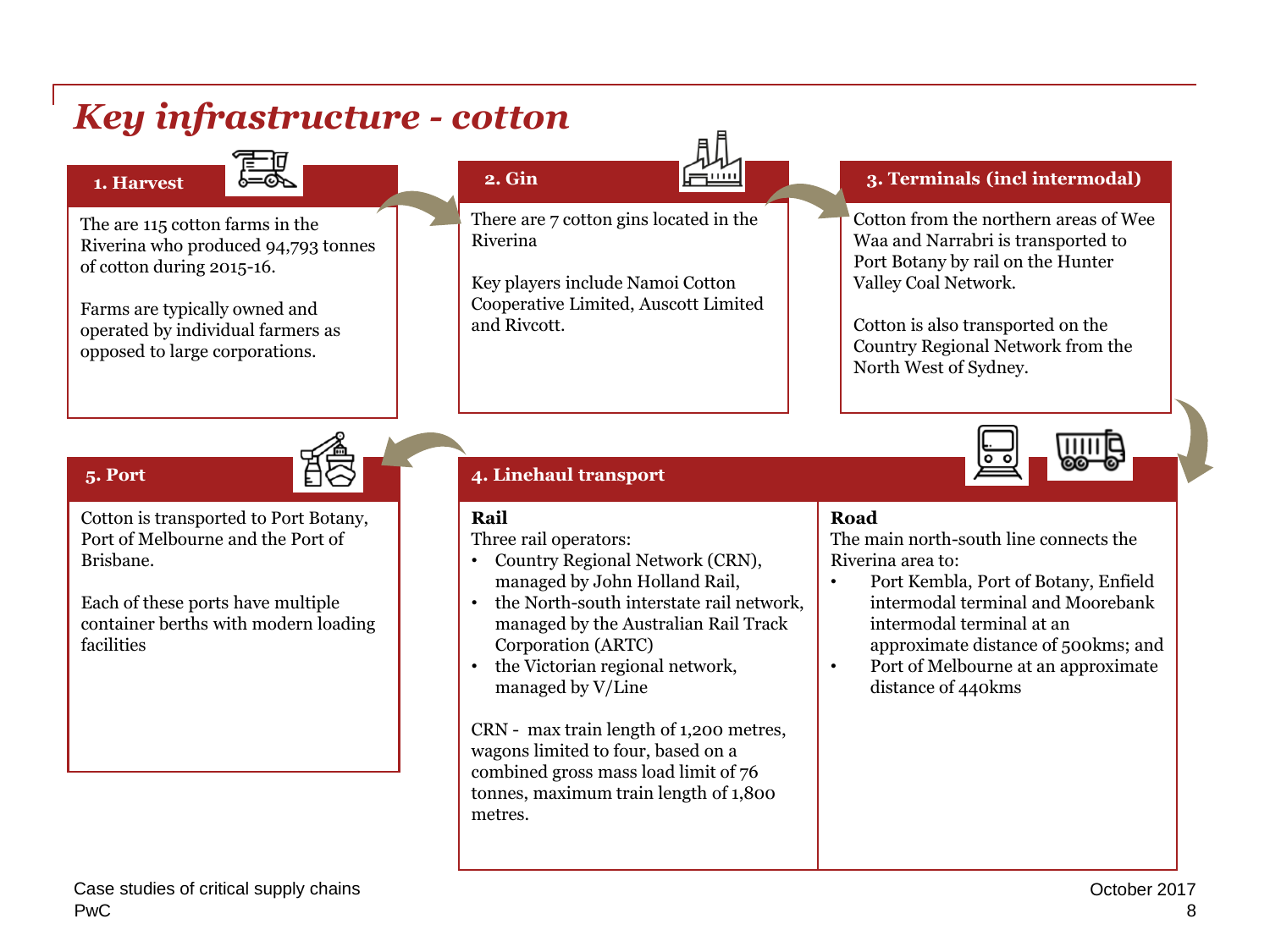### *Regulatory frameworks*

The following table outlines the regulators with oversight of monopoly infrastructure and their key access and pricing arrangements.

|                          | Road                                                                                               | Rail                                                                                                                                                                                                   | <b>Ports and Terminals</b>                                                                                                      |
|--------------------------|----------------------------------------------------------------------------------------------------|--------------------------------------------------------------------------------------------------------------------------------------------------------------------------------------------------------|---------------------------------------------------------------------------------------------------------------------------------|
| <b>Regulators</b>        | Dept. of Transport, Roads and<br>Maritime NSW (RMS)<br><b>Heavy Vehicle Regulator</b><br>$\bullet$ | <b>Essential Services Commission</b><br>Victoria (ESCV)<br>Independent Pricing and<br><b>Regulatory Tribunal (IPART) NSW</b><br><b>Australian Competition and</b><br><b>Consumer Commission (ACCC)</b> | <b>Essential Services Commission (VIC)</b><br><b>IPART (NSW)</b><br>$\bullet$<br><b>ACCC</b>                                    |
| Remit &<br><b>Powers</b> | National Heavy Vehicle Regulator<br>$\bullet$<br>Vehicle standards and access                      | Rail pricing and access                                                                                                                                                                                | Access to and pricing for the:<br>Port of Melbourne<br>$\bullet$<br>Port Kembla<br>$\bullet$<br><b>Port Botany</b><br>$\bullet$ |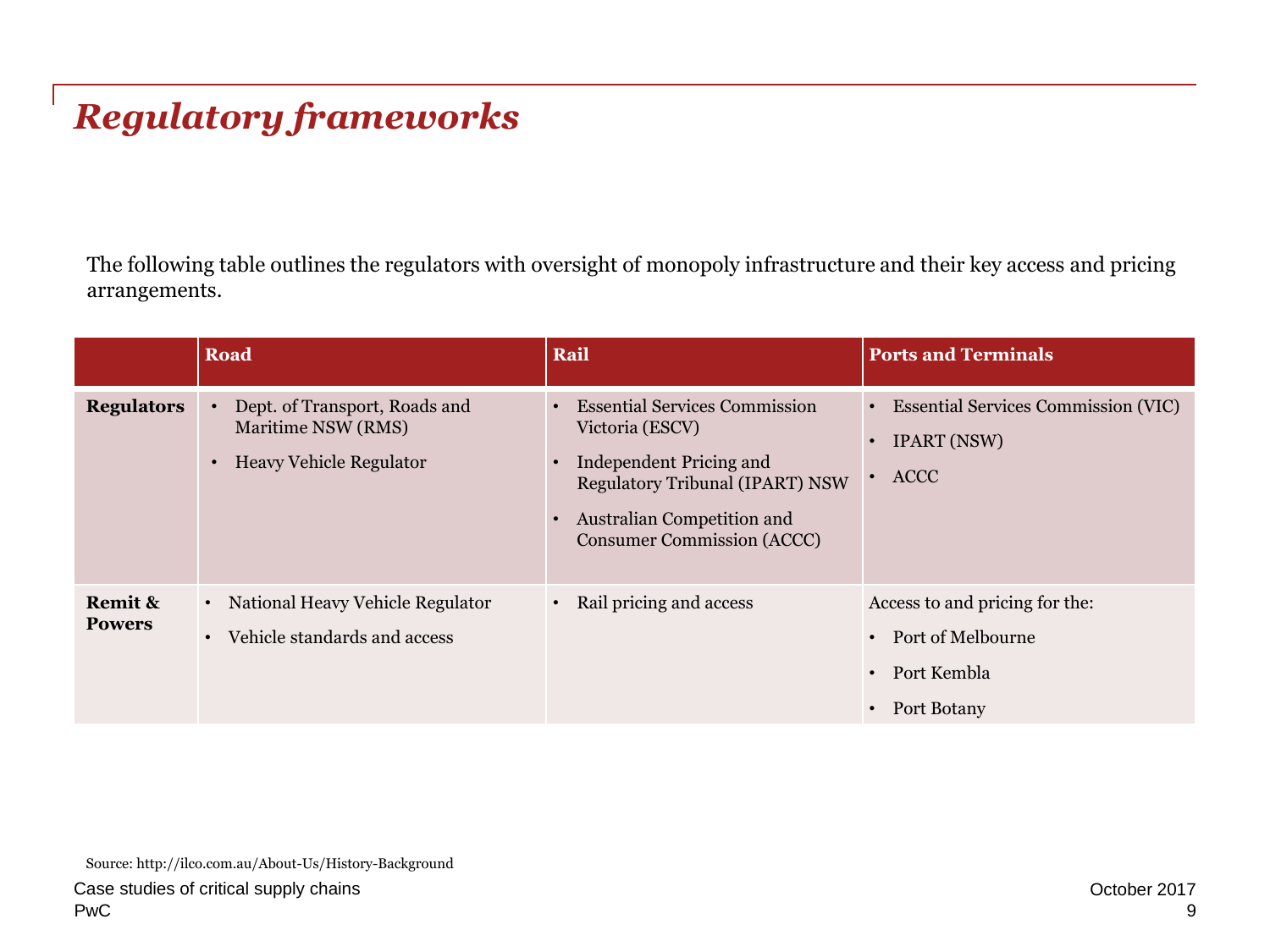# *Case studies*

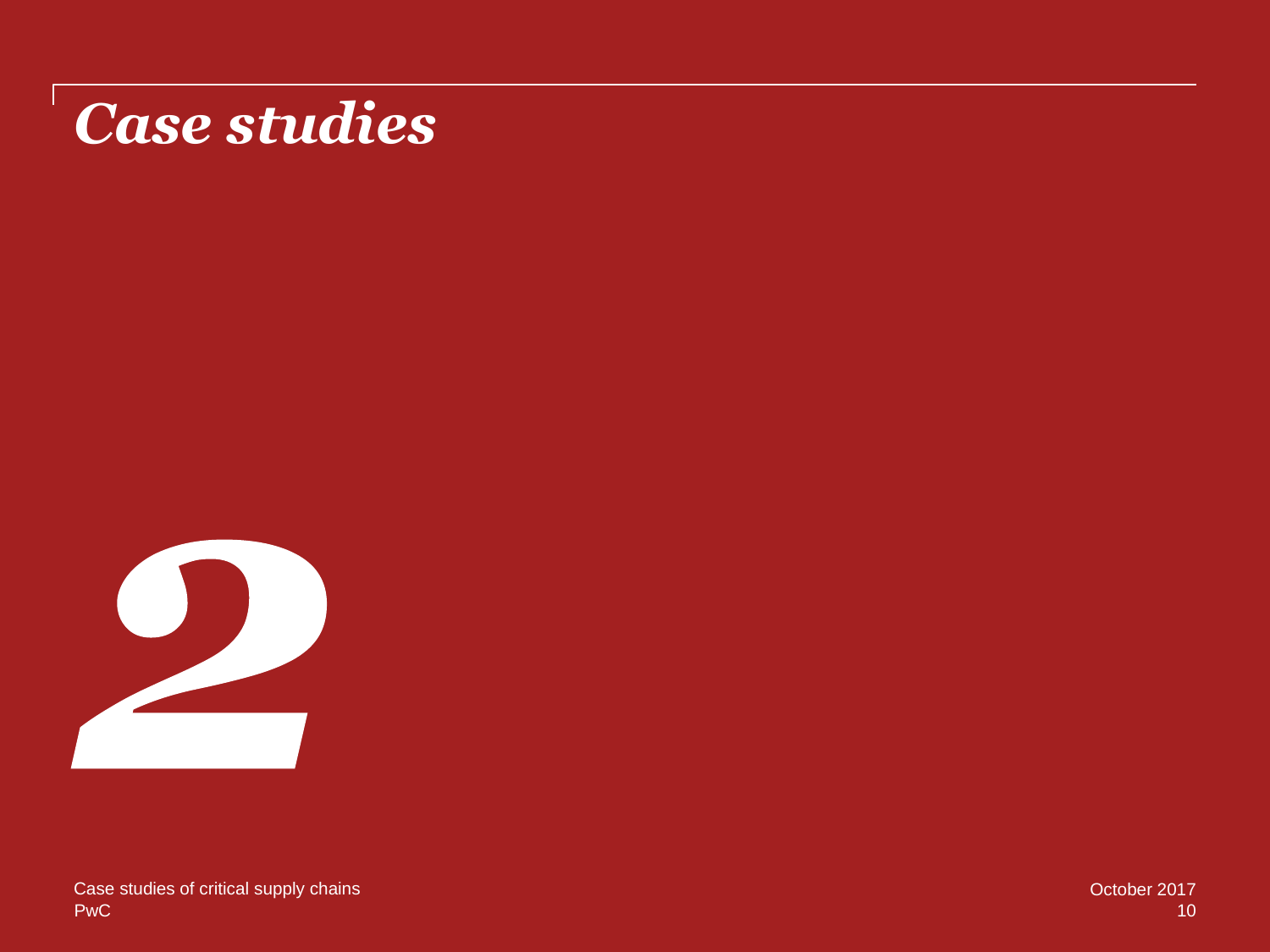### *There are three key moves in the Riverina Grain supply chains*

**Rail Transport Model**

**Road Transport Model**



PwC Case studies of critical supply chains **Case Source: Graincorp Regeneration Brochure.** Case Supply Chains Controller 2017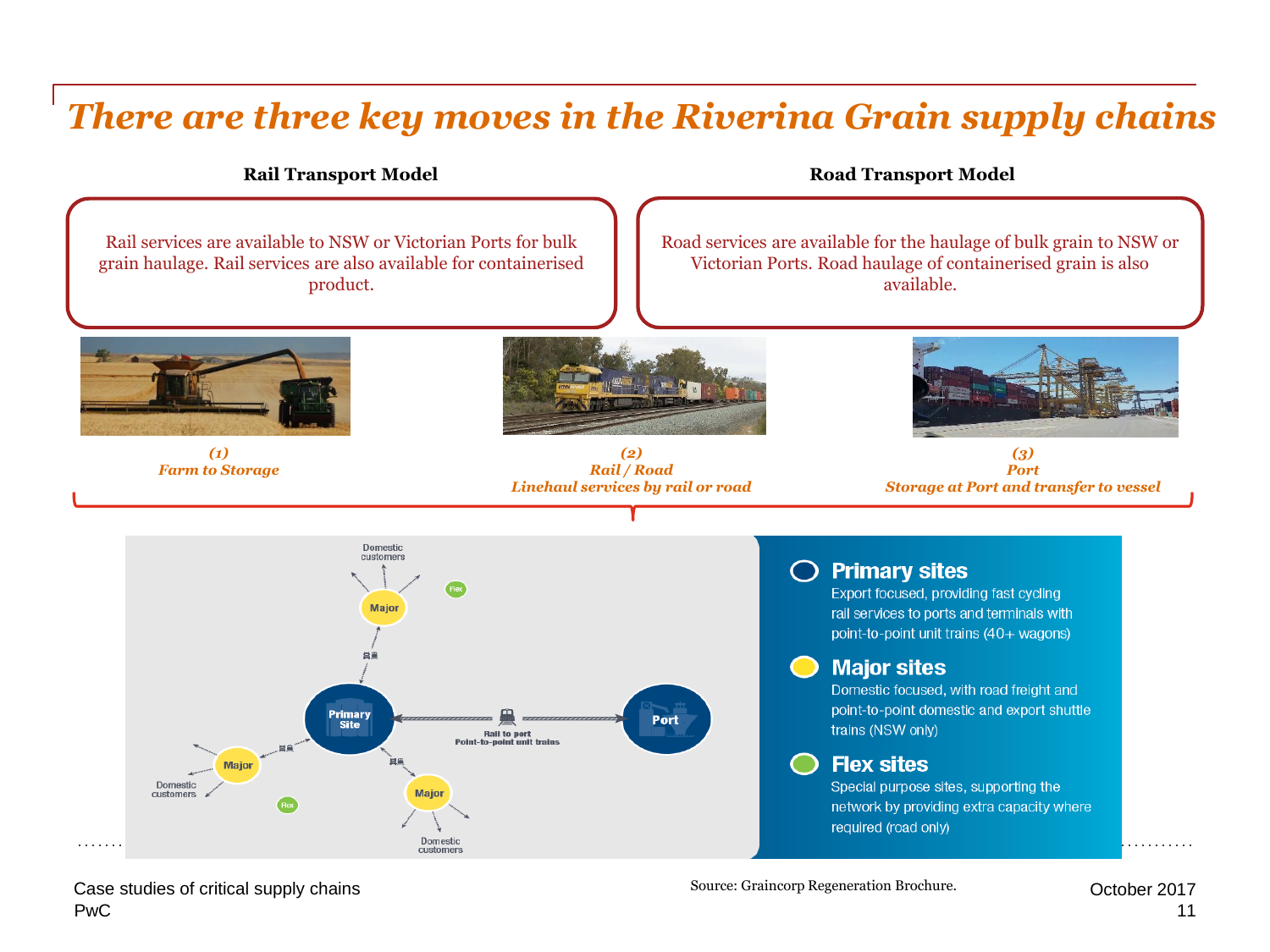### *Move 1: Farm*





*(2) Rail /Road Haulage of grain to the port*



*(3) Port Storage at port and transfer to vessel*

#### **Process**

A grain farmer harvests his crop and has to make a number of key decisions in terms of transfer of the product to market. These are :

- Does the farmer sell his crop into the domestic market or the international market?
- Does the farmer invest in on farm storage to increase the control and marketing of his crop or use existing up country storage avoiding storage capex?
- Does the farmer immediately transfer the grain after harvest to the up country depots owned by the grain marketers (e.g. GrainCorp)?
- Does the farmer use a rail or road supply chains to transport his crop to Port?
- Does the farmer insource or outsource the transport task to either accept or avoid additional risk?

The farmer has a large crop and estimates that there would be circa 500,000 tonnes or 25,000 TEU of grain and the farmer choses to sell the product into the export market. He intends to transfer the grain by rail to the port.

### **Potential Bottlenecks**

#### **Capacity**

The farmer must invest in farm storage capacity to store the product prior to transport to the port. The farmer decides to containerise his product to help supplement his local storage and pursue options for transport to either Sydney or Melbourne. The farmer must secure rail haulage and loading capacity for his product

### **Commercial**

The farmer will have to make a contractual commitment to secure rail capacity to transport his containerised product to the port. His alternative is to use road transport which is more flexible and can be procured in smaller increments.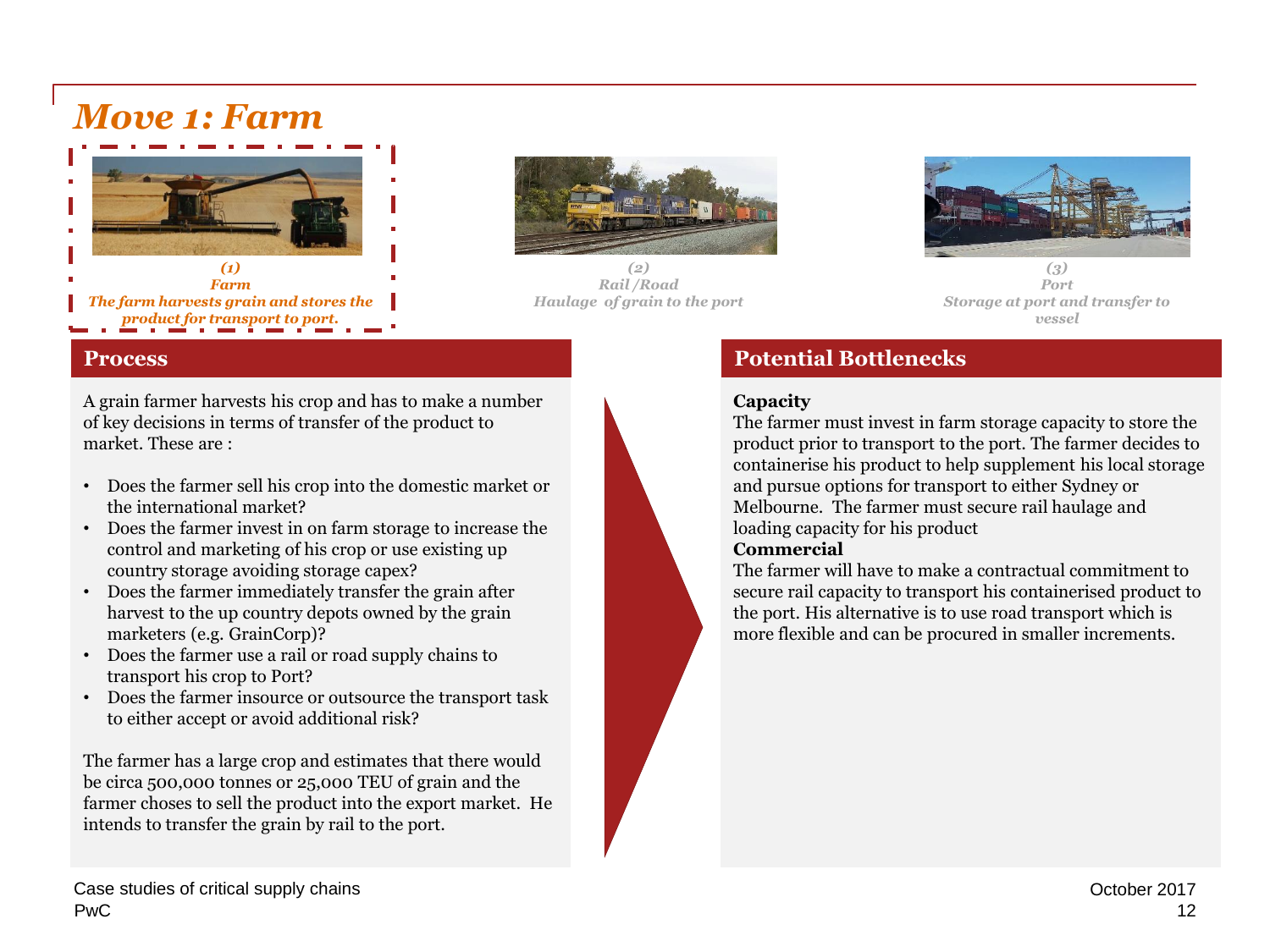### *Move 2: Rail*



*(1) Farm The farm harvests grain and stores the product for transport to port.*



*Rail /Road Haulage of grain to the port*



*(3) Port Storage at port and transfer to vessel*

### **Process**

The farmer realises that with 25,000 TEU per annum there is an opportunity to scale an intermodal terminal within containerisation facilities at a rail siding. While 25,000TEU is a the margin for a viable up country terminal, the farmer believes it possible to attract rice and cotton volumes to the terminal.

In negotiation with the above rail service provider, the farmer is unwilling to sign up to the proposed take or pay arrangements given seasonal variability in production volumes.

The framer decides to seel the crop to GrainCorp and minimise the risk involved in managing the supply chain.

GrainCorp containerise the grain and send the container via an intermodal terminal since the line does not have sufficient TAL to enable a fully loaded bulk grain train.

### **Potential Bottlenecks**

#### **Commercial**

Take or Pay contracts are required by service operators given the uncertainty surrounding contracted volumes due to seasonal variations in production. These can be a bottleneck for freight on rail, however they do provide revenue protection for the service operator and shift risk to the cargo owner.

### **Capacity**

The legacy lines in the Riverina are not fit for purpose and have substantially lower TAL and Travel Speed required for bulk payloads and cycle times for an efficient service

### **Regulatory**

Regulatory triggers based on any proposed capacity investment dictate who will pay for the additional capacity – Additional access fees may jeopardise the viability of marginal rail operations in the region.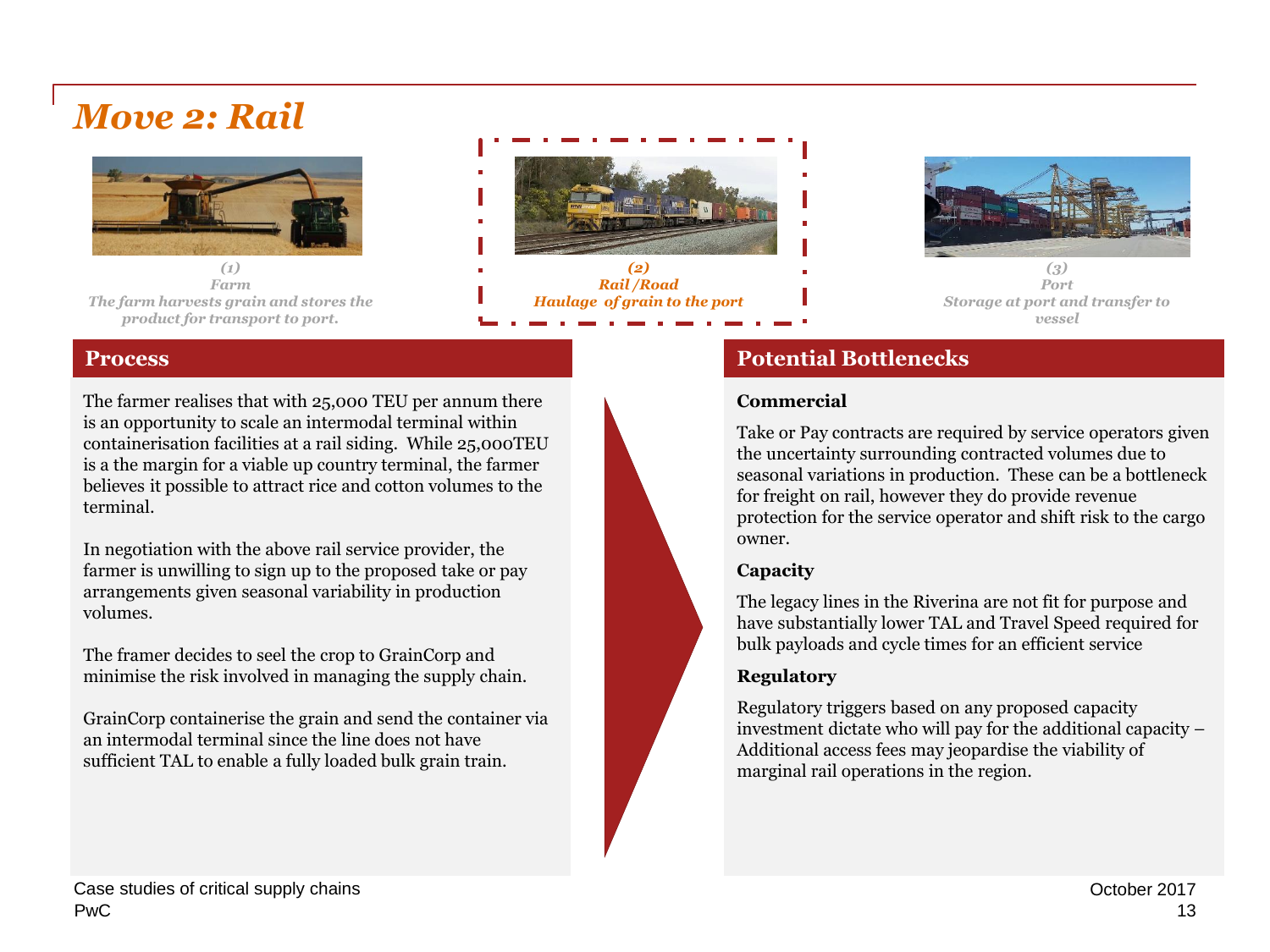### *Move 3: Port*



*(1) Farm The farm harvests grain and stores the product for transport to port.*



*(2) Rail /Road Haulage of grain to the port*



### **Potential Bottlenecks**

Nil – the dedicated freight line has removed a key bottleneck at the regional/metropolitan network interface and resolved issues around available paths.

#### **Process**

GrainCorp rail the containerised volumes to Port Botany for export.

In previous years if the rail service provider missed their window onto the Metropolitan network due to unscheduled track occupation upcountry, the rail service provider would be held over so as not to disrupt the scheduled passenger services on the network. This created significant challenges in meeting shipping windows and incurred substantial costs.

However since the construction of the Southern Sydney Freight Line, this has become a much less frequent issue. the associated costs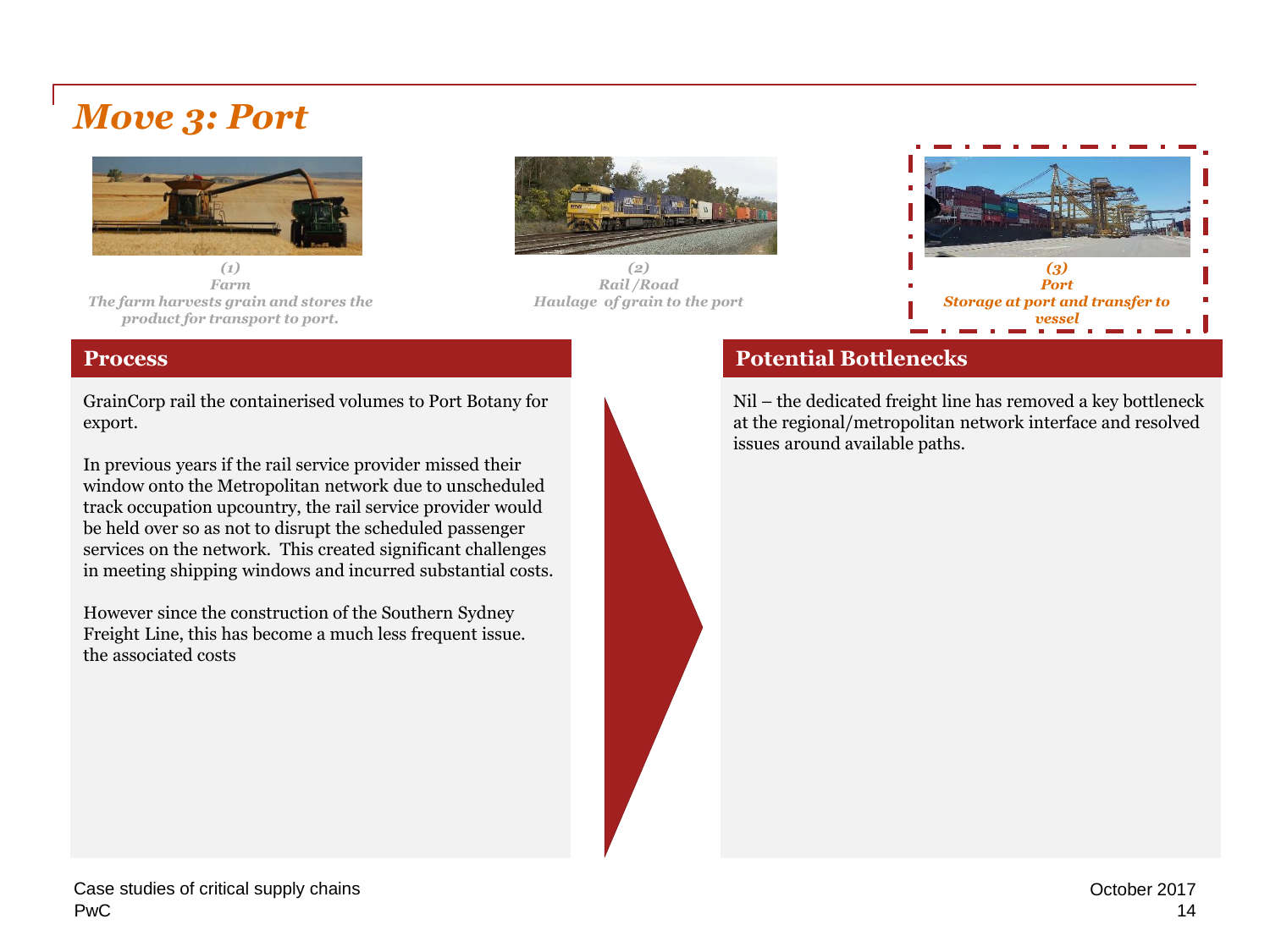## *Appendix: Infrastructure Australia priority list projects & the Riverina*



PwC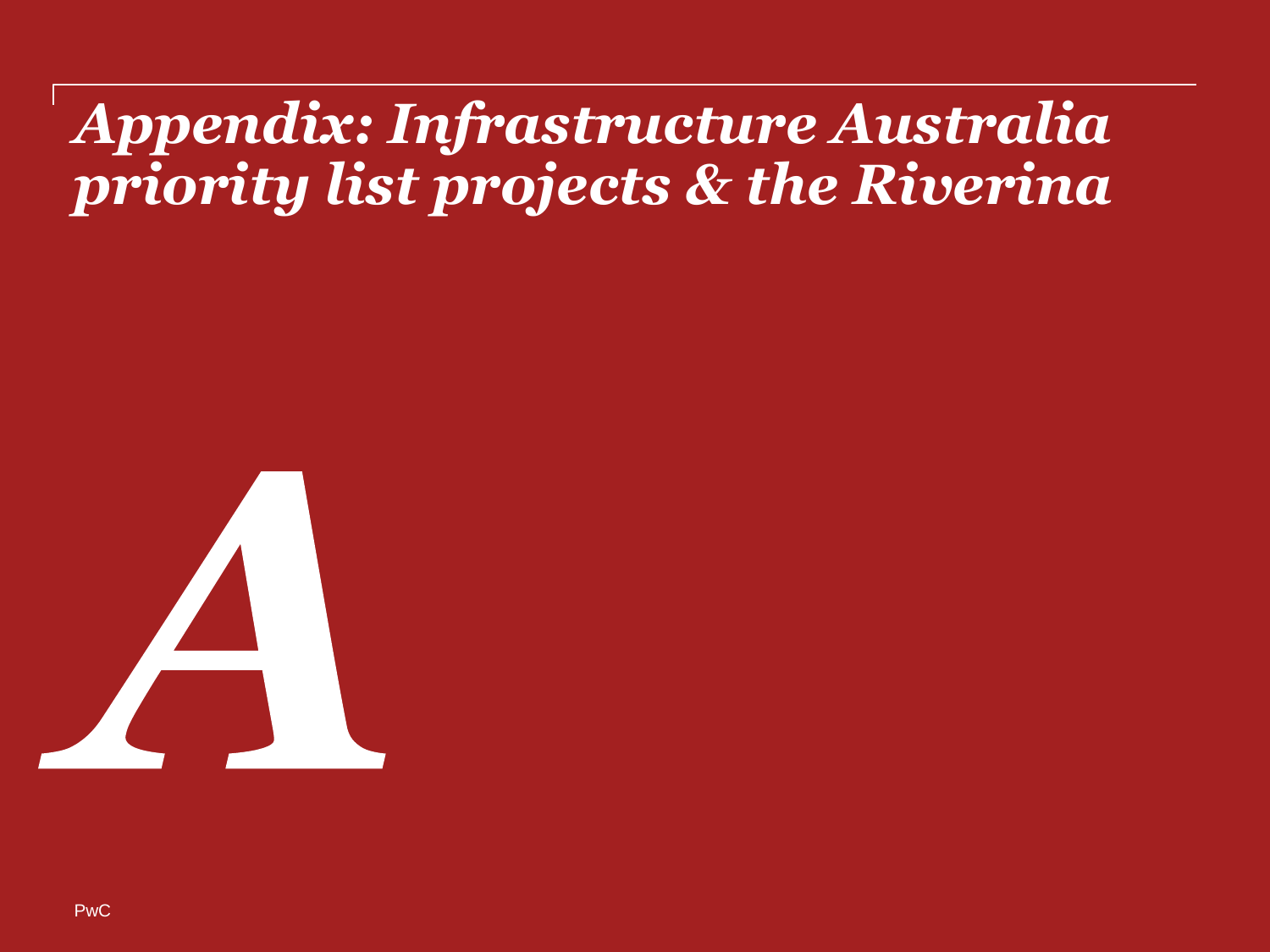## *IA Priority List: Inland Rail is a standout project in terms of impact on Riverina supply chains*

| IA<br><b>Status</b>          | <b>Infrastructure</b><br>type | <b>Project Title</b>                                                                               | <b>Project description*</b>                                                                                                                                                                                                                                                                                                                                                                                                                                                                                                                                                                                                                                                                         | <b>Impact</b>                                                                                                                                                                                                                                                                                                     | <b>Timing</b>                         |
|------------------------------|-------------------------------|----------------------------------------------------------------------------------------------------|-----------------------------------------------------------------------------------------------------------------------------------------------------------------------------------------------------------------------------------------------------------------------------------------------------------------------------------------------------------------------------------------------------------------------------------------------------------------------------------------------------------------------------------------------------------------------------------------------------------------------------------------------------------------------------------------------------|-------------------------------------------------------------------------------------------------------------------------------------------------------------------------------------------------------------------------------------------------------------------------------------------------------------------|---------------------------------------|
| <b>High Priority Project</b> | Road                          | M80 Ring Road<br>upgrade (VIC)                                                                     | The project proposes to complete three sections of the<br>freeway that have yet to be upgraded. These are<br>Plenty Road to Greensborough Highway (2.4 km);<br>(i)<br>Princes Freeway to Western Highway (7.9 km)<br>(ii)<br>(iii)<br>Sydney Road to Edgars Road (4 km). The project<br>would widen the existing road to a minimum of three<br>through-lanes in each direction with auxiliary lanes<br>between interchanges where required, and implement<br>intelligent transport system infrastructure.                                                                                                                                                                                           | Upgrades to the road network will support the<br>efficiency of the road freight supply chain by<br>increasing capacity and safety and addressing<br>congestion.                                                                                                                                                   | Near term<br>$(0 - 5)$<br>years)      |
| Priority Project             | Freight Rail                  | <b>Inland Rail</b>                                                                                 | Construction of a freight rail line of approximately 1,700 km<br>between Melbourne and Brisbane via inland Victoria, New<br>South Wales and Queensland. Around 40% of the proposed<br>route would be constructed as new railway, or converted<br>from narrow gauge to dual gauge in Queensland,<br>maintaining the existing narrow gauge connections between<br>Brisbane and regional centres. The remainder of the route<br>would utilise and where necessary upgrade existing<br>standard gauge track in Victoria and NSW. Trains operating<br>the service would have capacity to carry up to 485<br>containers (TEU) when capacity for longer, double-stacked<br>trains is introduced over time. | The proposed Inland Rail alignment will<br>enhance freight rail connections to the Port of<br>Melbourne and create freight rail connections<br>to the Port of Brisbane for producers in the<br>catchment of the alignment. The project will<br>increase the choice of modes and ports<br>accessible to producers. | Longer<br>term<br>$(10-15)$<br>years) |
| High Priority Initiative     | Freight Road                  | Road connection<br>between West Gate<br>Freeway and Port of<br>Melbourne and CBD<br>North<br>(VIC) | The initiative proposes to develop a connection between the<br>West Gate Freeway, CityLink and Port of Melbourne.                                                                                                                                                                                                                                                                                                                                                                                                                                                                                                                                                                                   | By connecting key freight infrastructure (port;<br>major motorways) the project supports the<br>capacity and efficiency in the Melbourne road<br>freight supply chain and therefore regional<br>connections to port.                                                                                              | Near term<br>$(0 - 5)$<br>years)      |

Source: Infrastructure Australia, Infrastructure Priority List, July 2017

\*Infrastructure Priority List, Australian Infrastructure Plan, Project and Initiative Summaries, February 2017